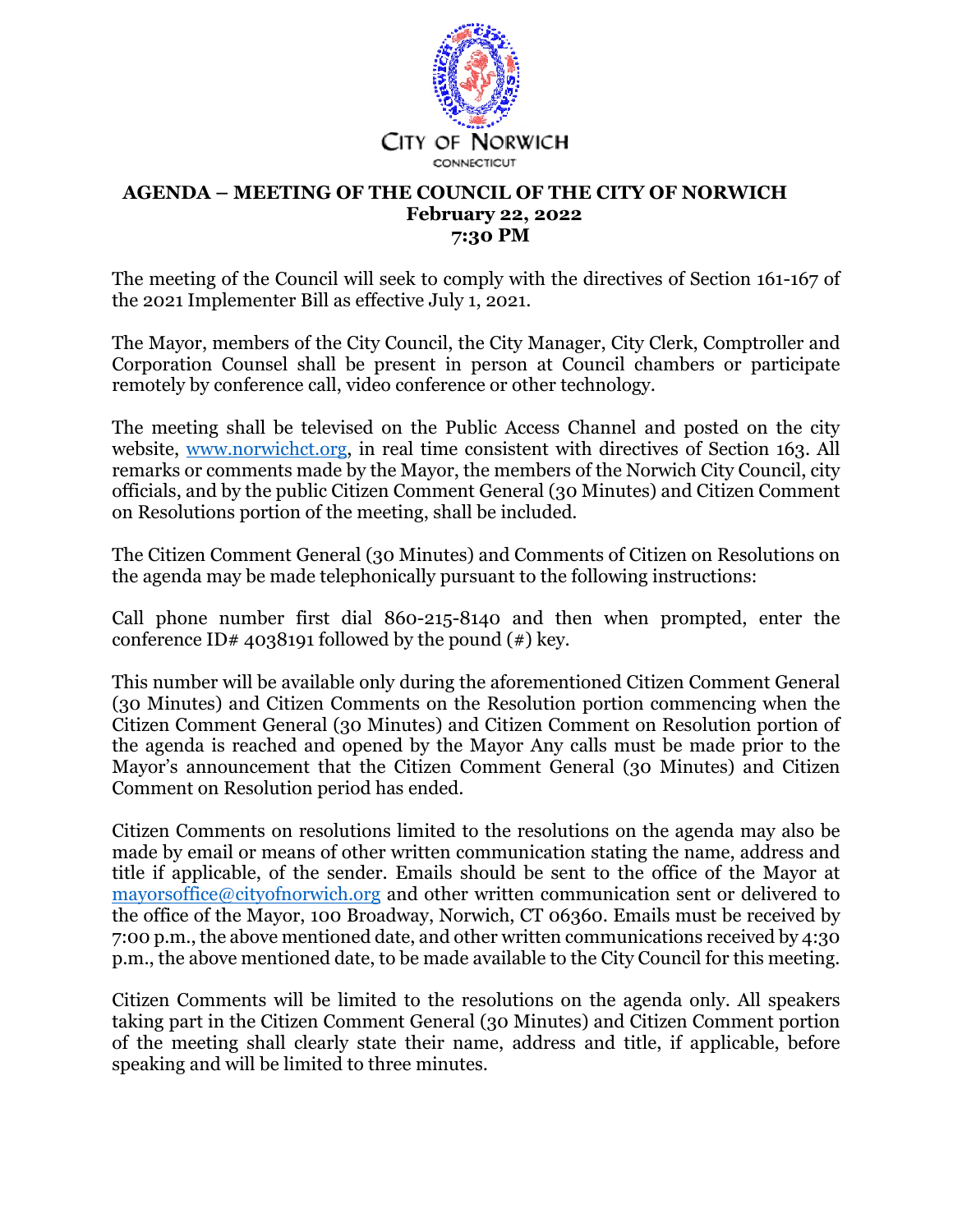

### **AGENDA – MEETING OF THE COUNCIL OF THE CITY OF NORWICH February 22, 2022 7:30 PM**

The meeting will be televised on the Public Access Channel and posted on the city website, www.norwichct.org, in real time.

# **PRAYER**

# **PLEDGE OF ALLEGIANCE**

# **CITIZEN COMMENT GENERAL (30 Minutes)**

## **PROCLAMATION:** David Bishop

# **PETITIONS AND COMMUNICATIONS**

- 1. An oral report will be given by David Eggleston the Rate Payer Representative for Connecticut Municipal Electric Energy Cooperative (CMEEC).
- 2. Report from the Appoint/Reappointment Committee regarding several reappointment/appointments.

# **CITY MANAGER'S REPORT**

# **CITIZENS COMMENT ON RESOLUTIONS**

# **NEW BUSINESS-RESOLUTIONS**

- 1. Relative to reappointments and appointments of regular members to the Uncas Health District.
- 2. Relative to reappointments and appointments of regular members to the Mohegan Park Improvement & Development Advisory Committee.
- 3. Relative to a reappointment of a regular member to the Norwich Ice Arena Authority.
- 4. Relative to an appointment of a regular member to the Southeastern CT Water Authority.
- 5. Relative to an appointment of an alternate member to the Historic District Commission.
- 6. Relative to an appointment of a regular member to the Recreation Advisory Board.
- 7. Relative to a reappointment of a regular member to the Redevelopment Agency.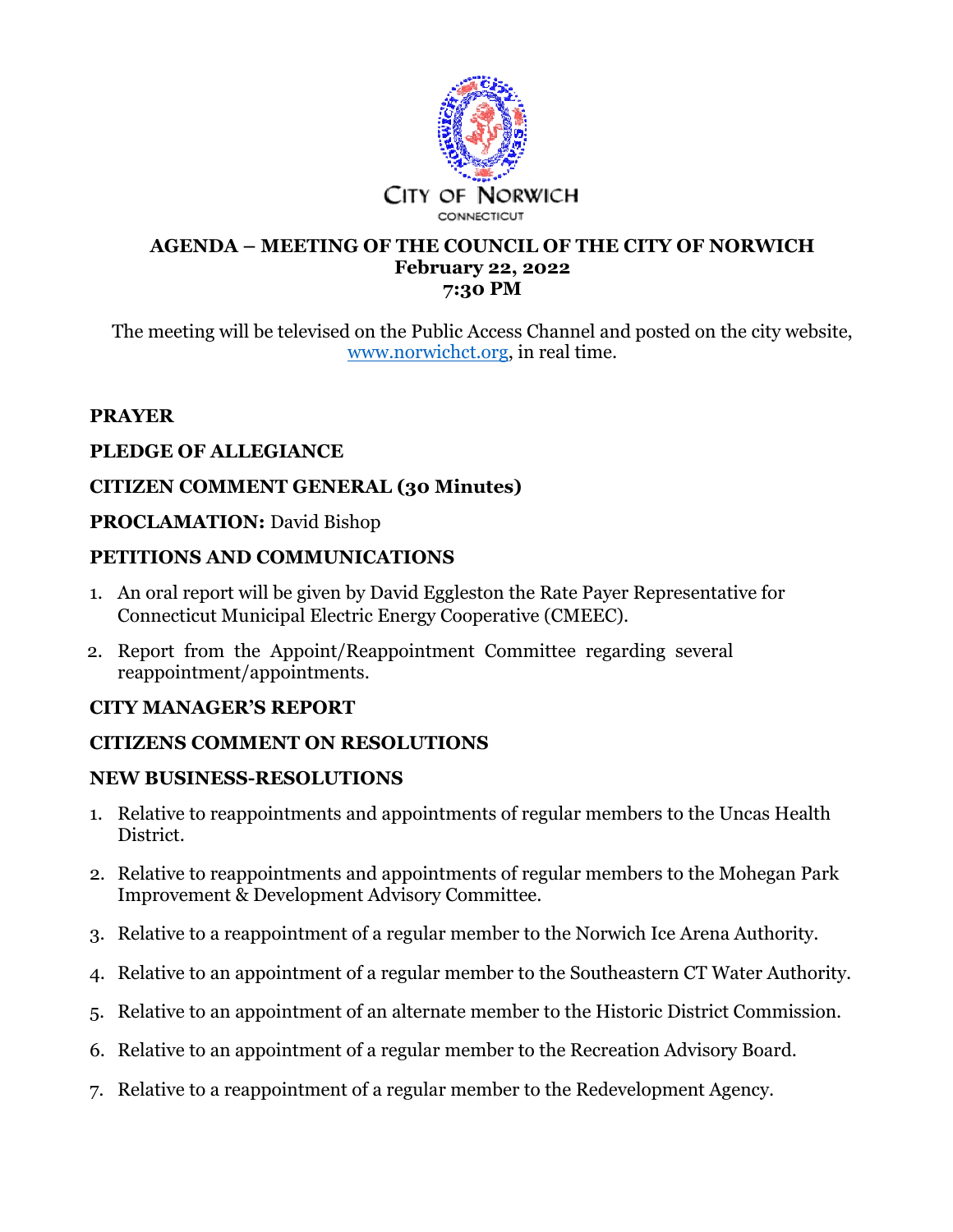8. Relative to a settlement agreement regarding the opioid crisis with Collegium Pharmaceutical.

### **NEW BUSINESS-ORDINANCE**

1. AN ORDINANCE AMENDING CHAPTER 9 DEFINITIONS, SECTION 9.2 DEFINED TERMS, OF THE ZONING REGULATIONS TO ADD MANUFACTURING RELATED TERMS, INCLUDING MANUFACTURING, ADVANCED MANUFACTURING, FOOD MANUFACTURING, PRECISION MANUFACTURING, RESEARCH AND DEVELOPMENT, AND RESEARCH LABORATORIES

Beots Warned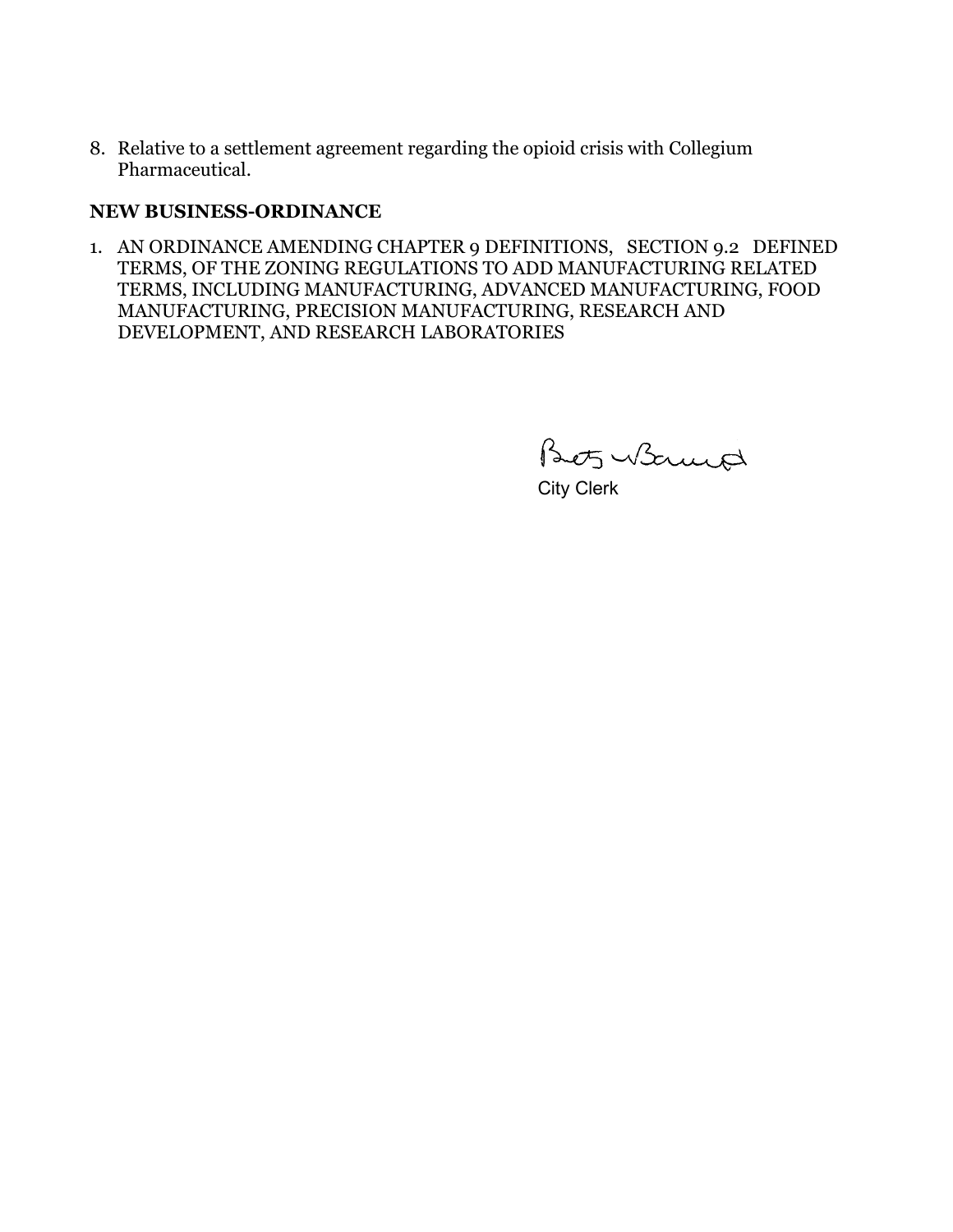

City Of Norwich

Mayors Office Peter Albert Nystrom, Mayor

# **PROCLAMATION**

**WHEREAS**, a city is only as good as the people that live in it and Norwich is blessed with so many that give back to her and **David Bishop** is such a person; and

**WHEREAS**, **David Bishop** has a talent working with his hands and has used that talent to secure sites of Norwich that needed the extra attention and be fixed; and

**WHEREAS**, **David Bishop**, in 2017 saw a Bicentennial Historic Marker on the Norwichtown Green and saw that it couldn't be read in the condition it was in, he spent many weeks carefully painting the marker restoring it to new condition, he also painted the Uncas Leap sign and the Benedict Arnold sign, restoring them to their original look; and

**WHEREAS**, **David Bishop** in 2019 was recommended to paint the Buckingham Memorial sign, a wooden sign that is likely a century old, he restored the sign to its original condition and then looked around the Buckingham and restored the porch and other wooden facades; and

**WHEREAS**, **David Bishop** saw a picture of the Norwich Harbor Mural established 1659 Welcome sign and wanted to bring it back to its original glory, initially commissioned by Ron Aliano, designed and painted by Nancy Bram Mereen, a local artist, and he set to work to fix it, he received permission from Public Works and Police, and Genesee Wyoming railroad; and

**WHEREAS**, **David Bishop** finally had all he needed and he set about restoring the Norwich Harbor sign, spending over 173 hours painting, and he did a beautiful job, the painting is fully restored, then he turned his sight to the wake buoy and did another beautiful job; and

**WHEREAS**, **David Bishop** in the true spirit of volunteerism recaptured the essence of our Harbor Welcoming sign.

**NOW THEREFORE, I, MAYOR PETER ALBERT NYSTROM AND NORWICH CITY COUNCIL PRESIDENT PRO TEM, JOSEPH A. DELUCIA, ON BEHALF OF THE NORWICH CITY COUNCIL AND THE CITIZENS OF THE CITY OF NORWICH**, do hereby thank **David Bishop** and do hereby express our very sincere appreciation for the continuing excellent volunteerism he provides to the community and for the outstanding services he has provided to the Rose of New England.

## **Dated this Twenty-second day of February, 2022**

 **Peter Albert Nystrom Joseph A. DeLucia Mayor President Pro Tem**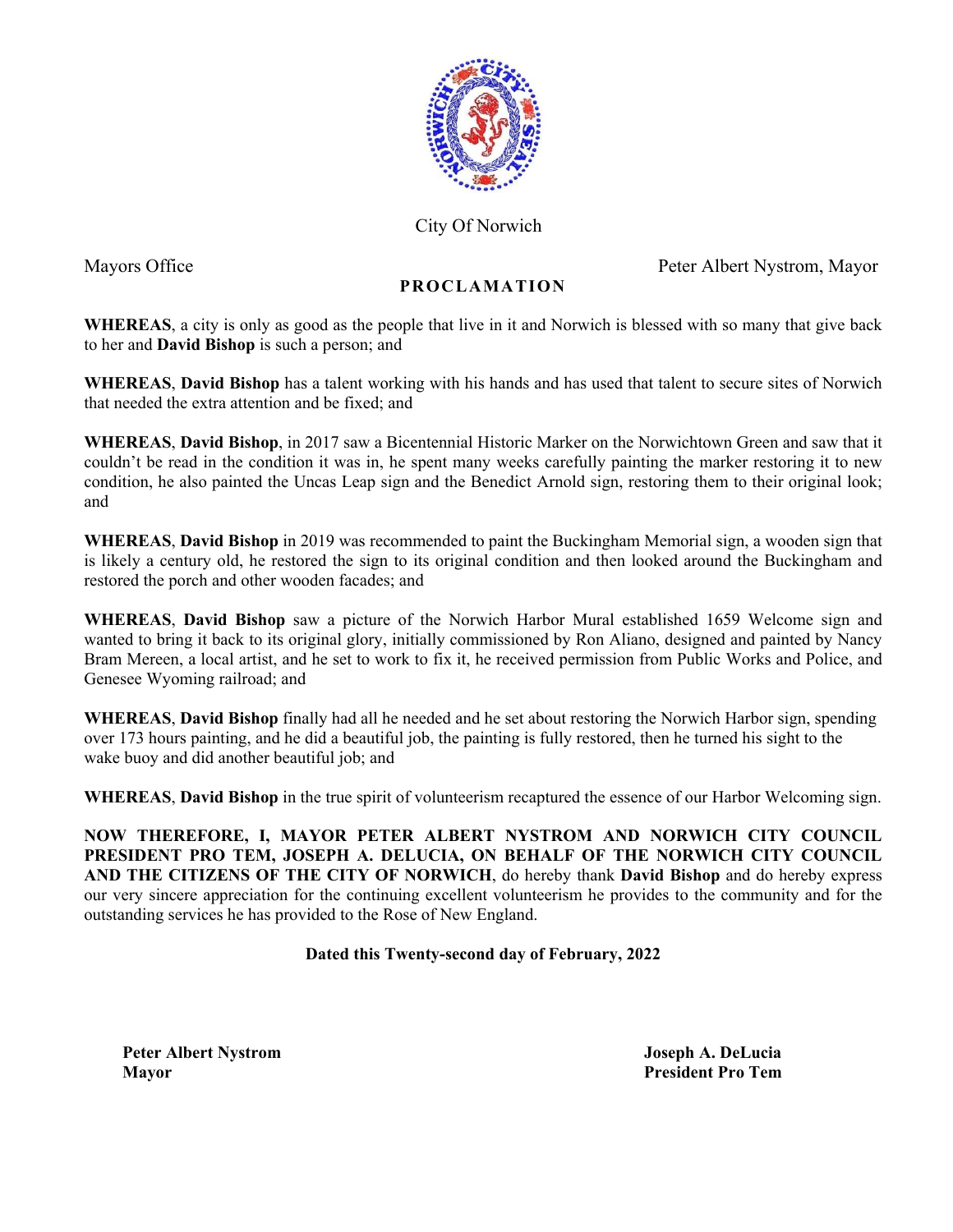#### **PETITION & COMMUNICATION #2**



#### Appoint/Re-appointment Committee

#### Memo

They Appoint/Re-appointment committee held a special meeting via Turbobridge on February 15, 2022 at 3:30pm to conduct the following business:

1. Review, consider and possible action on identifying candidates for Boards, Commissions, Committees and Agencies per referral from the City Council (Resolutions 1-6)

Upon review a unanimous favorable recommendation was made by the committee members of the following individuals to the boards, commissions, and committees listed below:

- 1. Uncas Health District
	- Frank J. Jacaruso Jr.  $(D)$
	- Rebecca Melucci (U)
	- Jose-Michael Gonzalez (D)
	- $\blacksquare$  Pam Aubin (D)

### 2. Mohegan Park Improvement & Development Advisory Committee

- Rebecca Melucci (U)
- $\blacksquare$  Judith Magnano (U)
- $Mariance$  Marianne Nicholas (D)
- Robert Harris  $(R)$
- 3. Norwich Ice Arena Authority
	- Mark Sicuso (D)
- 4. Southeastern CT Water Authority
	- $\blacksquare$  Christopher Seery (D)
- 5. Historic District Commission
	- Peter Jacob Stahl  $(R)$  -alternate member
- 6. Recreation Advisory Board
	- Jeffrey R. Brown (U)

Respectfully Submitted

man Derell O Wilson

Chair, Appoint/Re-appointment Committee

u,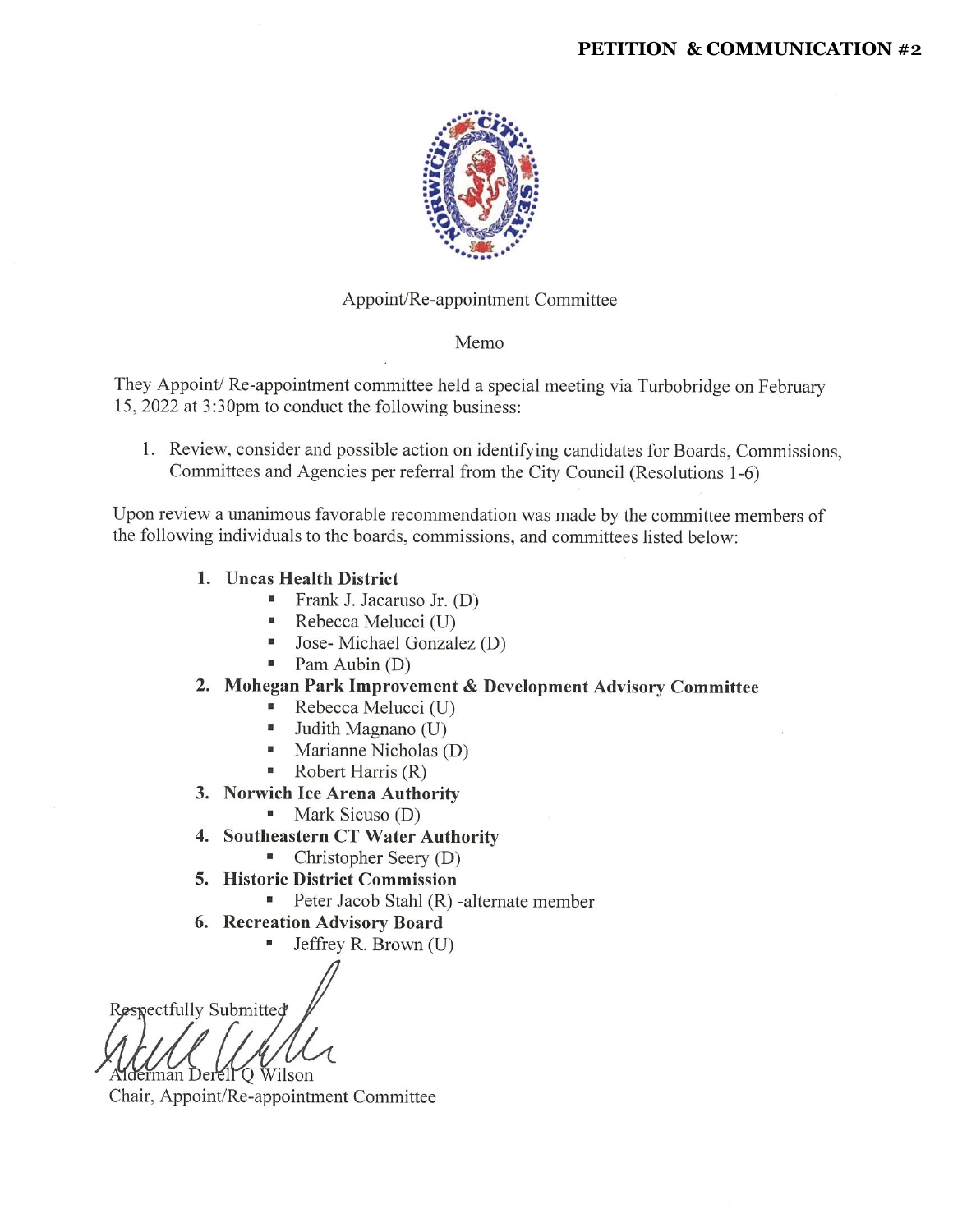**BE IT RESOLVED** that the below named be re-appointed as **regular members** of the Uncas Health District with a term to expire on January 09, 2024 or until a successor is appointed:

> Frank J. Jacaruso, Jr. (D) Rebecca Melucci (U)

**BE IT RESOLVED** that the below named be appointed as **regular members** of the Uncas Health District with a term to expire on January 09, 2023 or until a successor is appointed:

> Jose-Michael Gonzalez (D) Pam Aubin (D)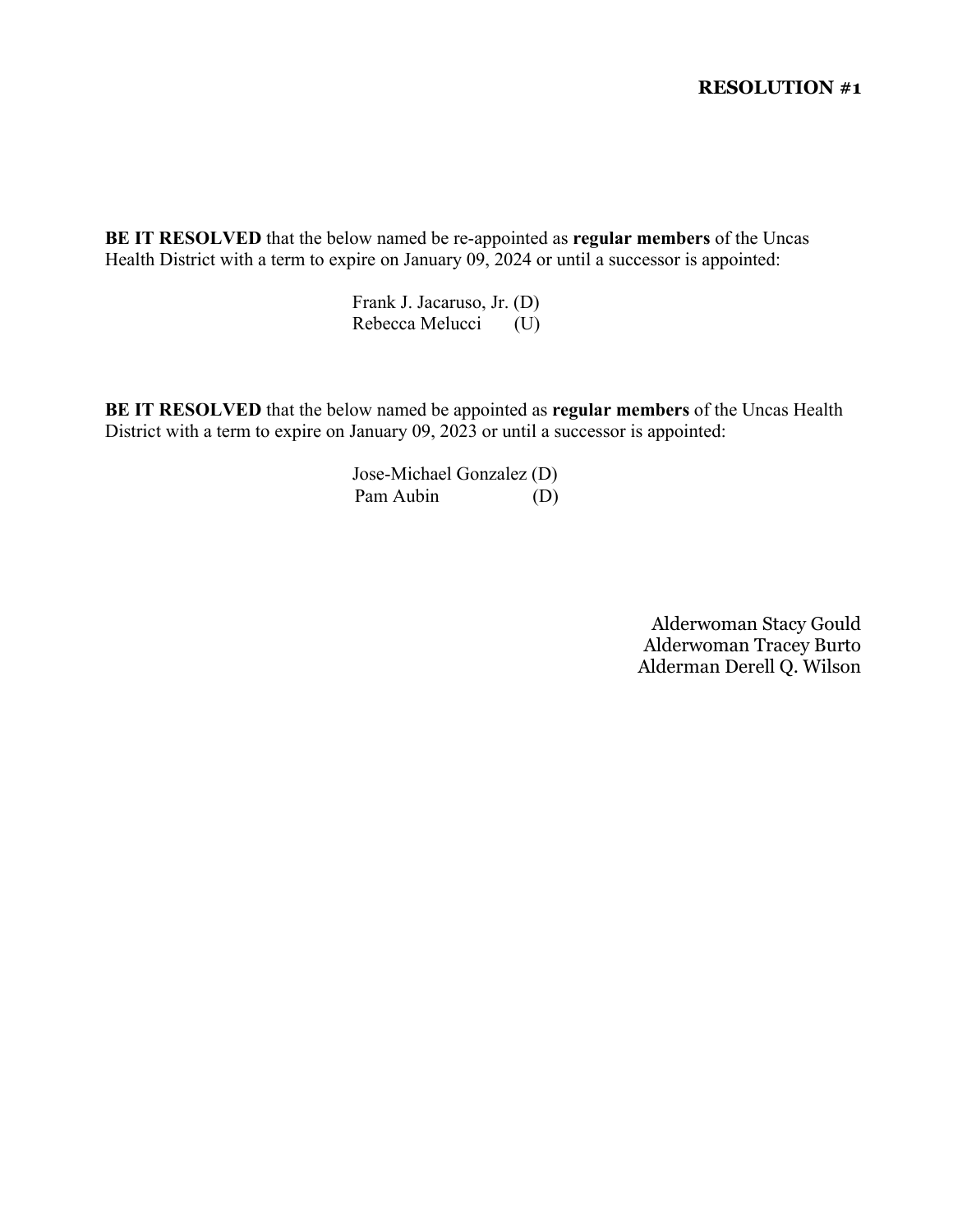**BE IT RESOLVED** that the below named be re-appointed as **regular members** of the Mohegan Park Improvement and Development Advisory Committee with a term to expire on December 31, 2022 or until a successor is appointed:

| Rebecca Melucci | (U) |
|-----------------|-----|
| Judith Magnano  | (U) |

**BE IT RESOLVED** that the below named be appointed as **regular members** of the Mohegan Park Improvement and Development Advisory Committee with a term to expire on December 31, 2022 or until a successor is appointed:

| Marianne Nicholas | (D) |
|-------------------|-----|
| Robert Harris     | (R) |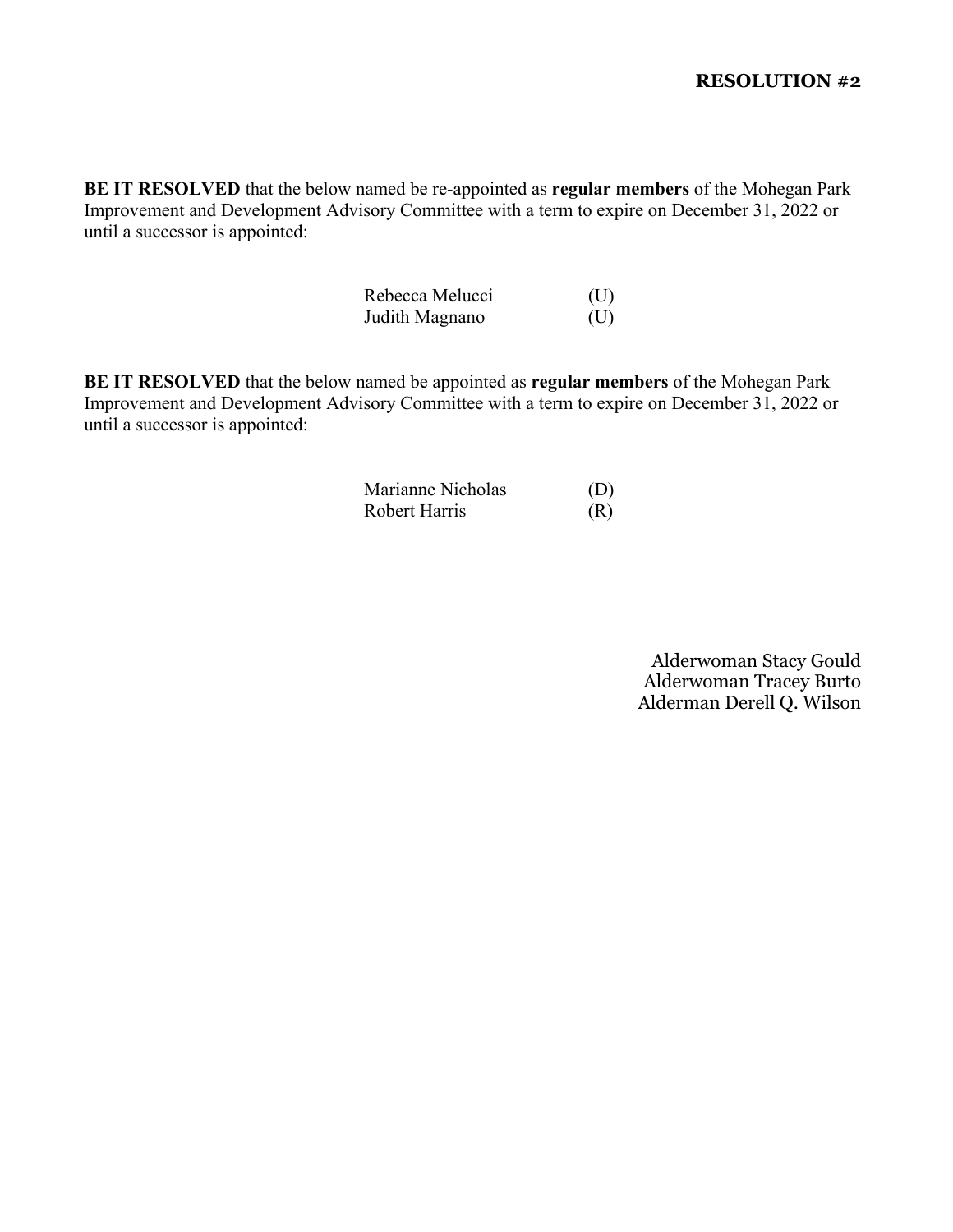**BE IT RESOLVED** that the below named be reappointed as a **regular member** of the Norwich Ice Arena Authority with a term to expire on April 01, 2023 or until a successor is appointed:

Mark Sicuso (D)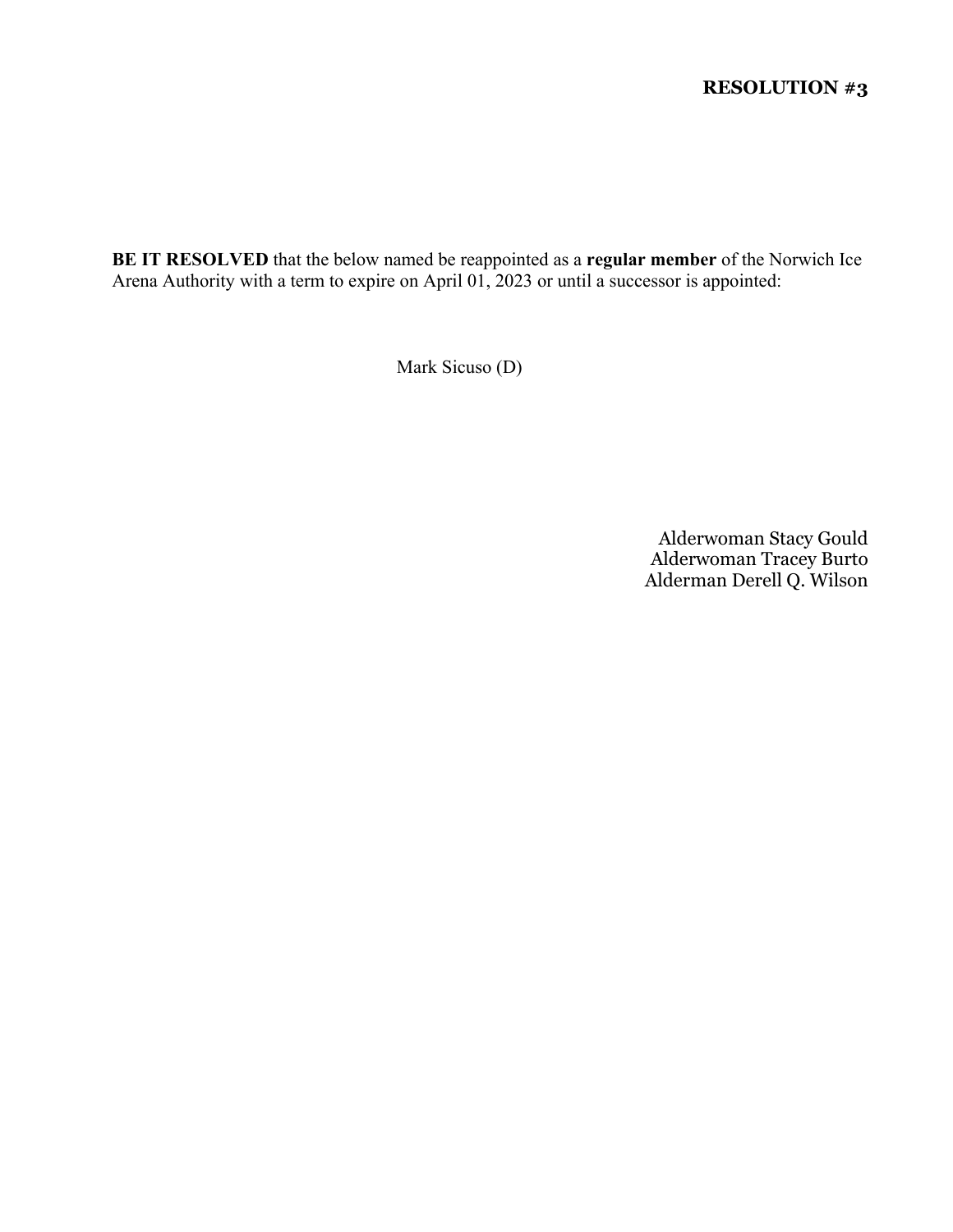**BE IT RESOLVED** that the below named be appointed as a **regular member** of the Southeastern CT Water Authority with a term to expire on September 1, 2024 or until a successor is appointed:

Christopher Seery (D)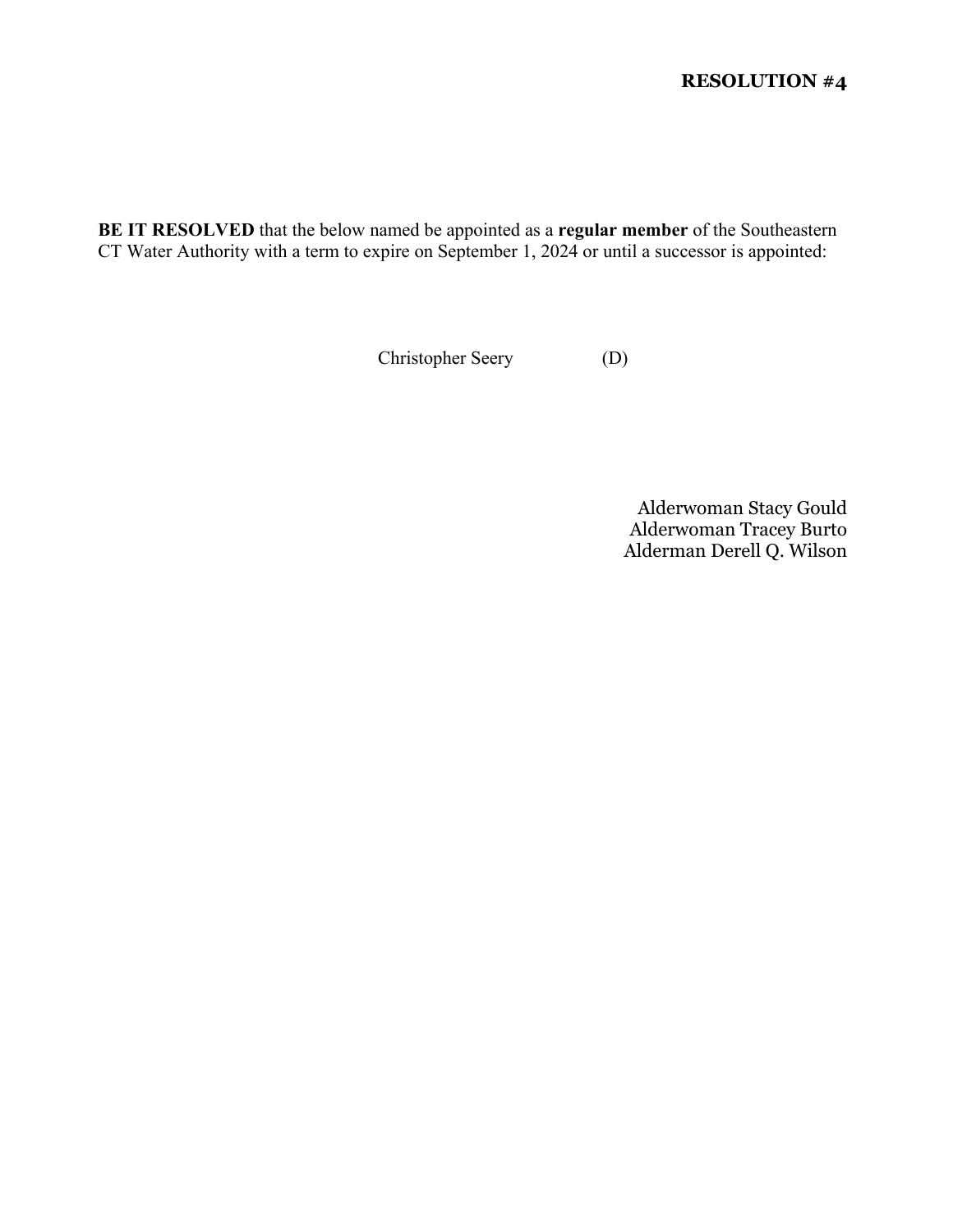**BE IT RESOLVED** that the below named be appointed as an **alternate member** to the Historic District Commission with a term to expire on December 31, 2024 or until a successor is appointed:

Peter Jacob Stahl (R)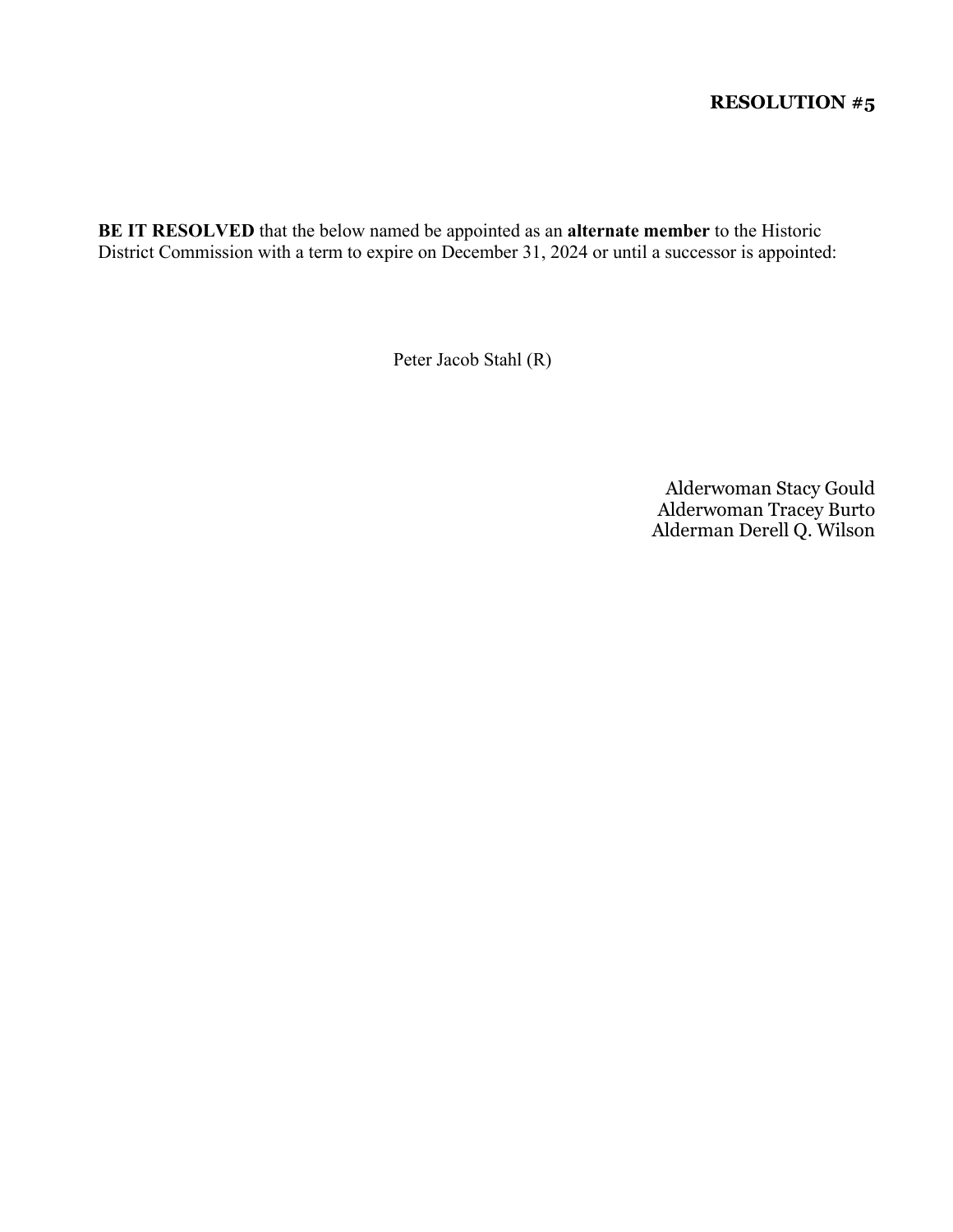**BE IT RESOLVED** that the below named be appointed as a **regular member** of the Recreation Advisory Board with a term to expire on March 15, 2023 or until a successor is appointed:

Jeffrey R. Brown (U)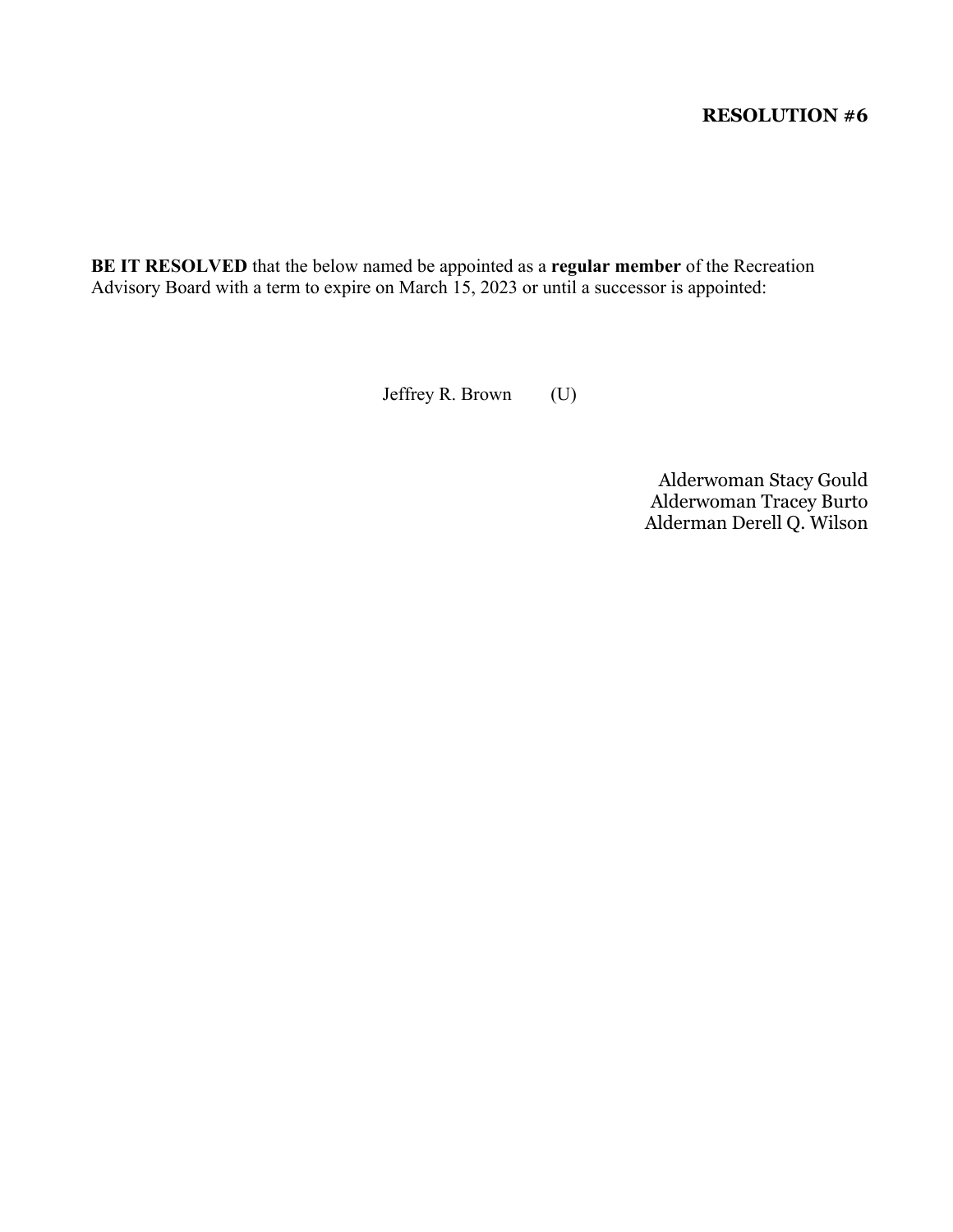**WHEREAS,** the City Manager John L. Salomone has re-appointed with Council approval as a **regular member** to the Redevelopment Agency for a term to expire on 2/28/27 or until a successor is appointed;

Mark Kulos (D)

**NOW, THEREFORE, BE IT RESOLVED** that the Council of the City of Norwich hereby acknowledges the appointment of the above named to the Redevelopment Agency.

City Manager John L. Salomone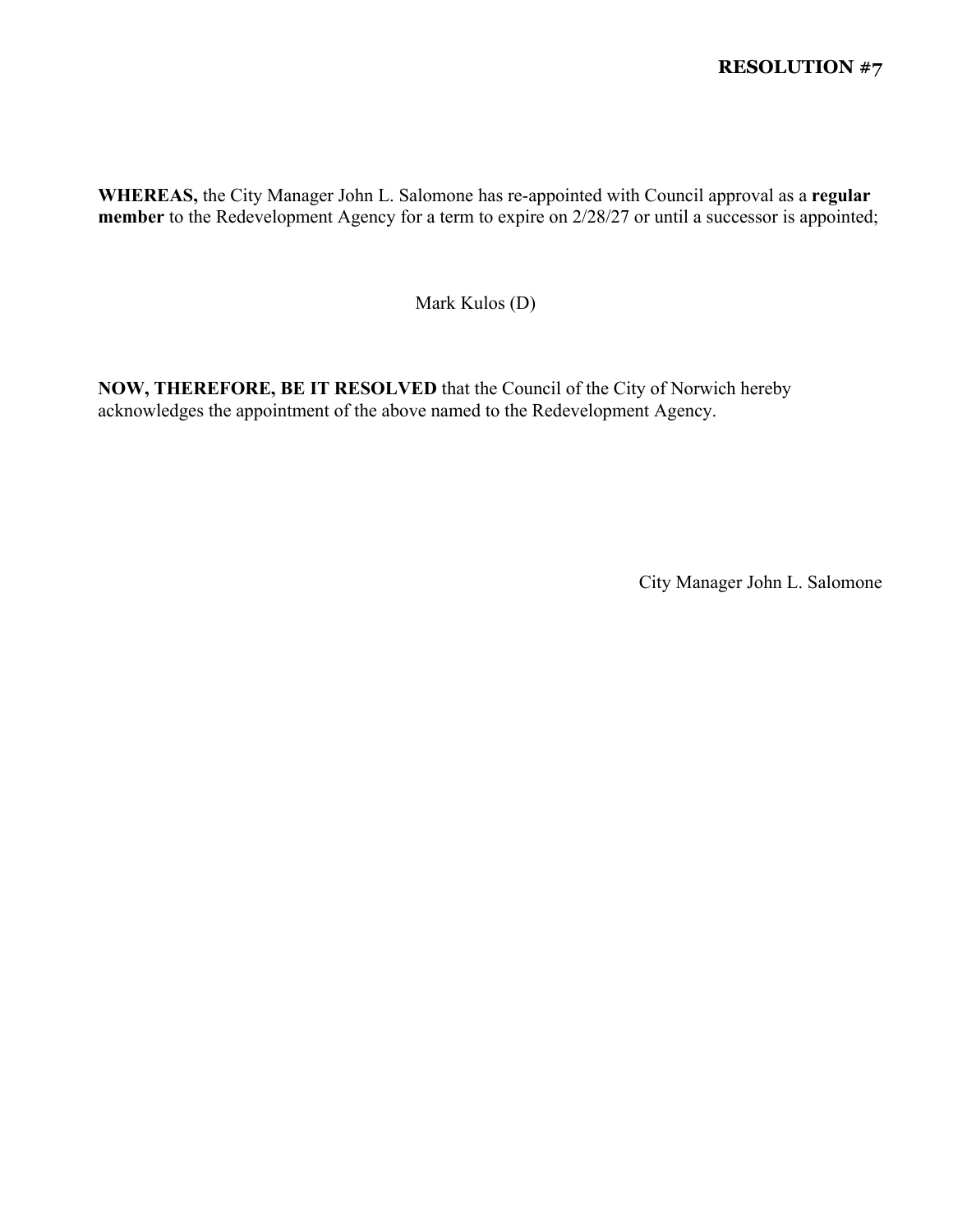WHEREAS, the law firm of Scott & Scott is representing the City of Norwich and 26 other cities and towns located in Connecticut, Massachusetts, Pennsylvania, New Jersey, and Virginia in a suit against Collegium Pharmaceutical Inc. with respect to its sale of opioids, such sales commencing in 2016; and

**WHEREAS**, there was an initial failed mediation to resolve this matter conducted in the Autumn of 2020, with the mediator continuing to periodically reach out to the parties to assess a possibility of settlement; and

**WHEREAS**, such efforts have now resulted in a proposed settlement designed to settle all 27 cases pursuant to an allocation plan recommended by a damages expert using principally three factors in the allocation plan: the relative populations of the municipalities, the relative harm; as measured by the amount of historical opioid sales in each municipality; and the litigation risk; and

**WHEREAS**, the total amount to be paid by Collegium Pharmaceutical Inc. will be \$2,750,000 from which Norwich is to receive approximately \$29,399.38 within 30-60 days of a collective approval of the settlement; and

**WHEREAS**, Scott & Scott has recommended to Norwich and the other municipalities it represents that each accept this settlement and has circulated a proposed Collegium Settlement Agreement; and

**WHEREAS**, the Council finds it to be in the best interest of the City of Norwich to participate in this settlement and to authorize a representative of the City of Norwich to enter into a Settlement Agreement by March 1, 2022 as requested by Scott & Scott.

**NOW THEREFORE, BE IT RESOLVED BY THE COUNCIL OF THE CITY OF NORWICH** that City Manager John Salomone and/or Corporation Counsel Michael E. Driscoll be and hereby are authorized and directed to enter into a Settlement Agreement with Collegium Pharmaceutical Inc. by execution and delivery of a Settlement Agreement as described herein as instructed by Scott & Scott as well as such other documents as may be necessary to effectuate the settlement.

> Mayor Peter Albert Nystrom Alderwoman Stacy Gould Alderman Derell Q. Wilson